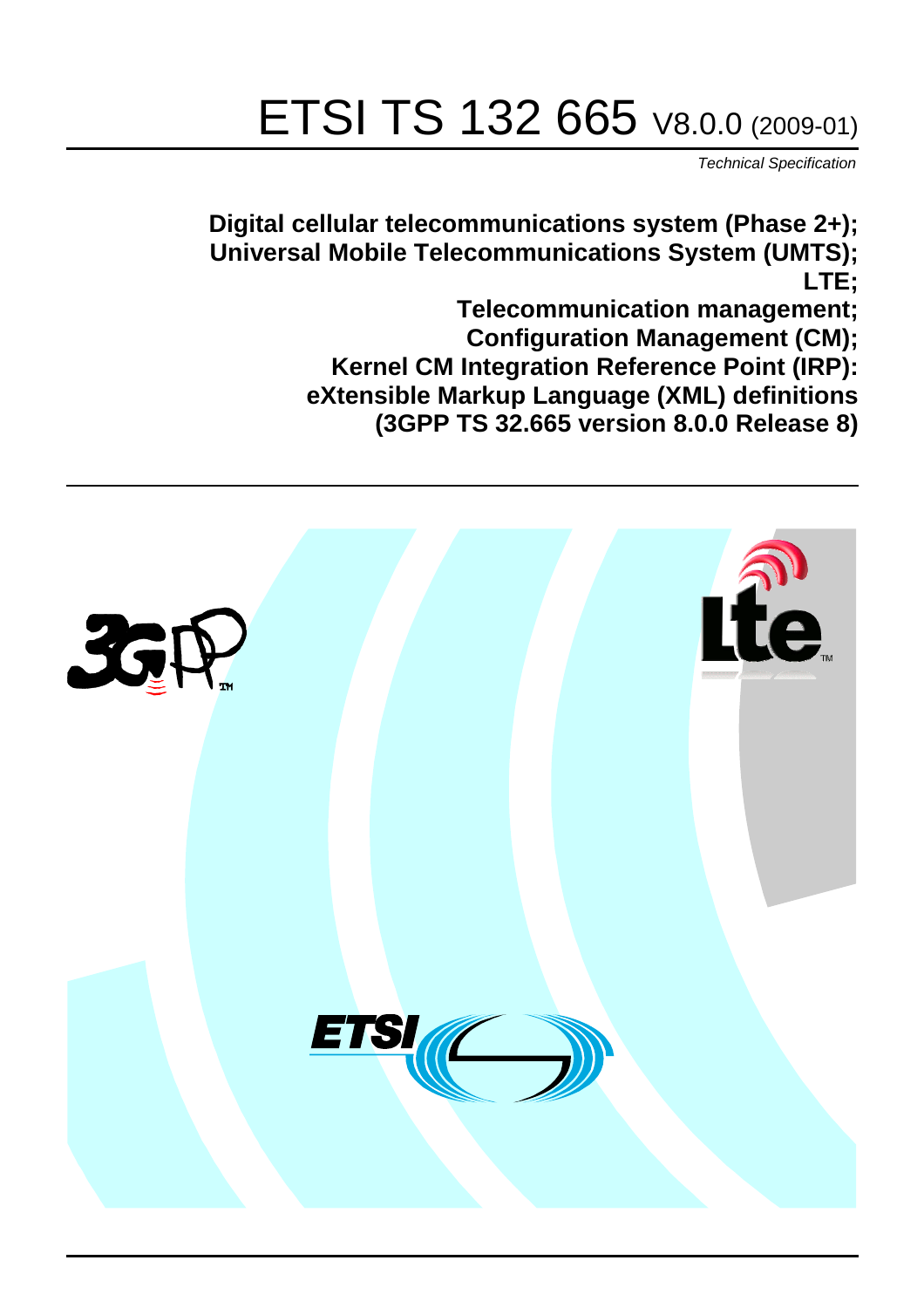Reference RTS/TSGS-0532665v800

Keywords

GSM, LTE, UMTS

#### *ETSI*

#### 650 Route des Lucioles F-06921 Sophia Antipolis Cedex - FRANCE

Tel.: +33 4 92 94 42 00 Fax: +33 4 93 65 47 16

Siret N° 348 623 562 00017 - NAF 742 C Association à but non lucratif enregistrée à la Sous-Préfecture de Grasse (06) N° 7803/88

#### *Important notice*

Individual copies of the present document can be downloaded from: [http://www.etsi.org](http://www.etsi.org/)

The present document may be made available in more than one electronic version or in print. In any case of existing or perceived difference in contents between such versions, the reference version is the Portable Document Format (PDF). In case of dispute, the reference shall be the printing on ETSI printers of the PDF version kept on a specific network drive within ETSI Secretariat.

Users of the present document should be aware that the document may be subject to revision or change of status. Information on the current status of this and other ETSI documents is available at <http://portal.etsi.org/tb/status/status.asp>

If you find errors in the present document, please send your comment to one of the following services: [http://portal.etsi.org/chaircor/ETSI\\_support.asp](http://portal.etsi.org/chaircor/ETSI_support.asp)

#### *Copyright Notification*

No part may be reproduced except as authorized by written permission. The copyright and the foregoing restriction extend to reproduction in all media.

> © European Telecommunications Standards Institute 2009. All rights reserved.

**DECT**TM, **PLUGTESTS**TM, **UMTS**TM, **TIPHON**TM, the TIPHON logo and the ETSI logo are Trade Marks of ETSI registered for the benefit of its Members.

**3GPP**TM is a Trade Mark of ETSI registered for the benefit of its Members and of the 3GPP Organizational Partners. **LTE**™ is a Trade Mark of ETSI currently being registered

for the benefit of its Members and of the 3GPP Organizational Partners.

**GSM**® and the GSM logo are Trade Marks registered and owned by the GSM Association.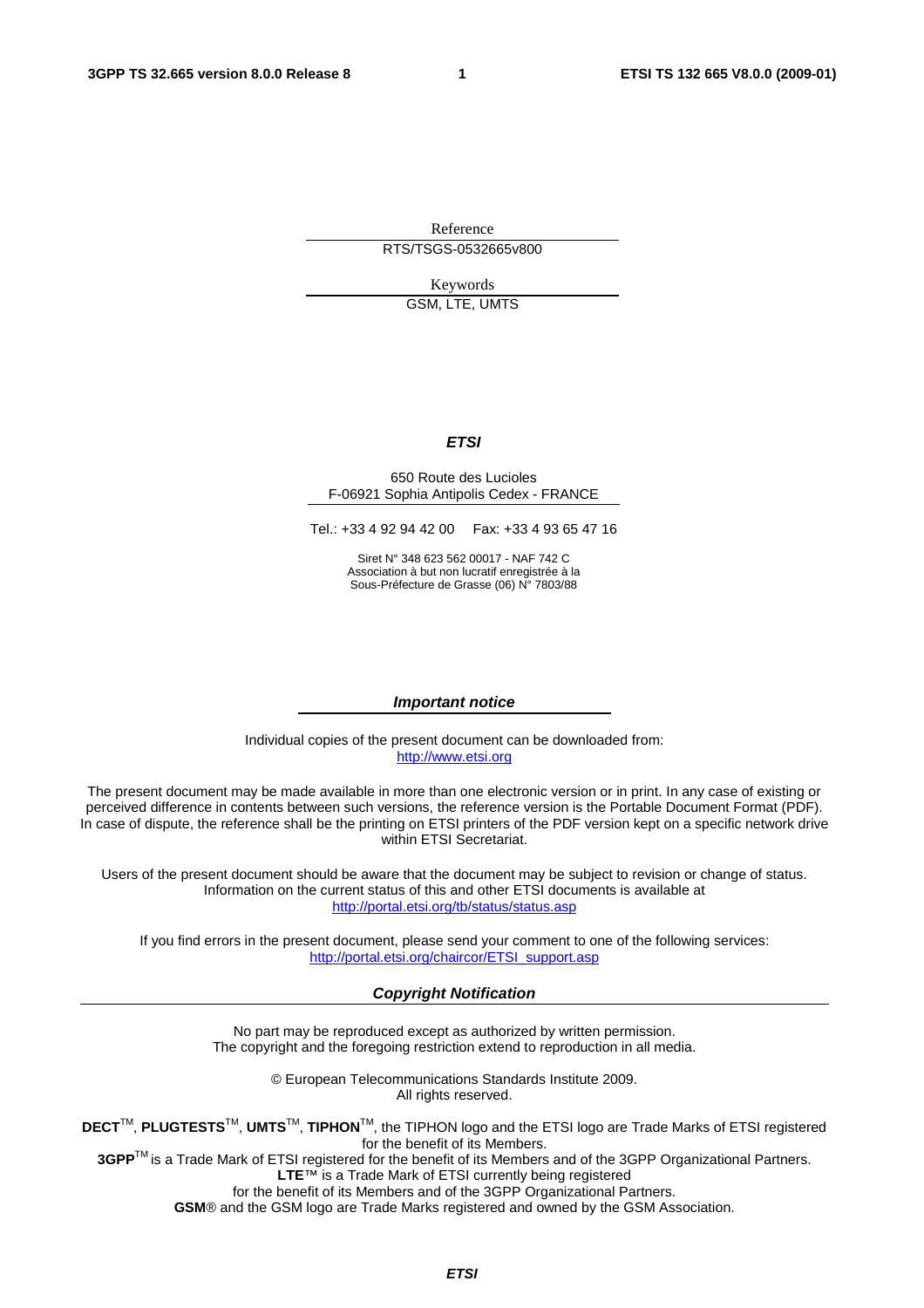## Intellectual Property Rights

IPRs essential or potentially essential to the present document may have been declared to ETSI. The information pertaining to these essential IPRs, if any, is publicly available for **ETSI members and non-members**, and can be found in ETSI SR 000 314: *"Intellectual Property Rights (IPRs); Essential, or potentially Essential, IPRs notified to ETSI in respect of ETSI standards"*, which is available from the ETSI Secretariat. Latest updates are available on the ETSI Web server [\(http://webapp.etsi.org/IPR/home.asp\)](http://webapp.etsi.org/IPR/home.asp).

Pursuant to the ETSI IPR Policy, no investigation, including IPR searches, has been carried out by ETSI. No guarantee can be given as to the existence of other IPRs not referenced in ETSI SR 000 314 (or the updates on the ETSI Web server) which are, or may be, or may become, essential to the present document.

#### Foreword

This Technical Specification (TS) has been produced by ETSI 3rd Generation Partnership Project (3GPP).

The present document may refer to technical specifications or reports using their 3GPP identities, UMTS identities or GSM identities. These should be interpreted as being references to the corresponding ETSI deliverables.

The cross reference between GSM, UMTS, 3GPP and ETSI identities can be found under [http://webapp.etsi.org/key/queryform.asp.](http://webapp.etsi.org/key/queryform.asp)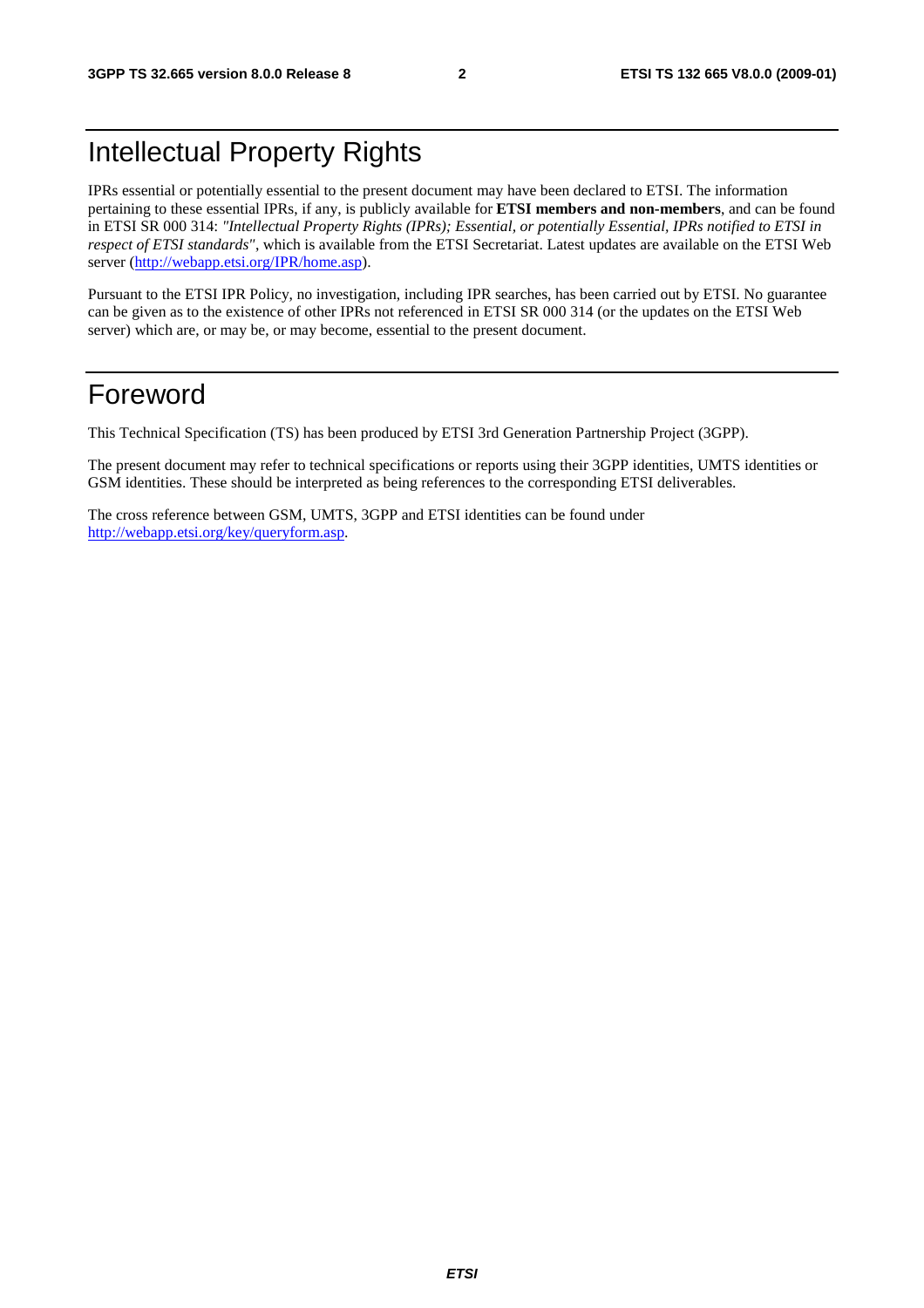$\mathbf{3}$ 

# Contents

| $\mathbf{1}$                 |  |  |  |  |  |  |
|------------------------------|--|--|--|--|--|--|
| 2                            |  |  |  |  |  |  |
| 3 <sup>1</sup><br>3.1<br>3.2 |  |  |  |  |  |  |
| $\overline{4}$<br>4.1<br>4.2 |  |  |  |  |  |  |
|                              |  |  |  |  |  |  |
|                              |  |  |  |  |  |  |
|                              |  |  |  |  |  |  |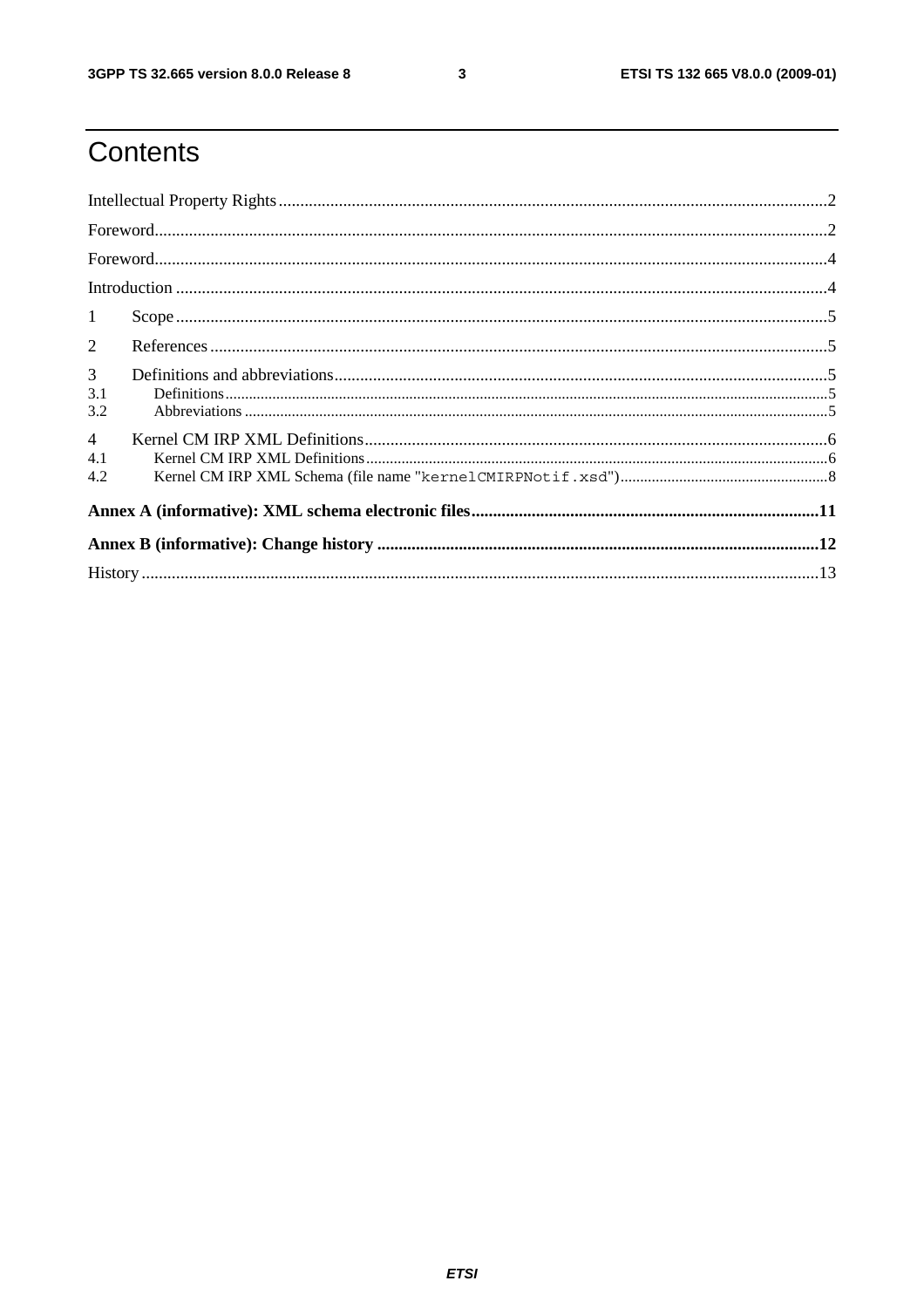#### Foreword

This Technical Specification has been produced by the 3<sup>rd</sup> Generation Partnership Project (3GPP).

The contents of the present document are subject to continuing work within the TSG and may change following formal TSG approval. Should the TSG modify the contents of the present document, it will be re-released by the TSG with an identifying change of release date and an increase in version number as follows:

Version x.y.z

where:

- x the first digit:
	- 1 presented to TSG for information;
	- 2 presented to TSG for approval;
	- 3 or greater indicates TSG approved document under change control.
- y the second digit is incremented for all changes of substance, i.e. technical enhancements, corrections, updates, etc.
- z the third digit is incremented when editorial only changes have been incorporated in the document.

### Introduction

The present document is part of a TS-family covering the 3<sup>rd</sup> Generation Partnership Project: Technical Specification Group Services and System Aspects; Telecommunication management; as identified below:

| 32.663  | Configuration Management (CM); Kernel CM Integration Reference Point (IRP); Common Object<br>Request Broker Architecture (CORBA) Solution Set (SS) |
|---------|----------------------------------------------------------------------------------------------------------------------------------------------------|
| 32.665  | Configuration Management (CM); Kernel CM Integration Reference Point (IRP);<br>eXtensible Markup Language (XML) definitions                        |
| 32.667: | Configuration Management (CM): Kernel CM Integration Reference Point (IRP): SOAP Solution                                                          |

32.667: Configuration Management (CM); Kernel CM Integration Reference Point (IRP); SOAP Solution Set (SS)

Configuration Management (CM), in general, provides the operator with the ability to assure correct and effective operation of the 3G network as it evolves. CM actions have the objective to control and monitor the actual configuration on the Network Elements (NEs) and Network Resources (NRs), and they may be initiated by the operator or by functions in the Operations Systems (OSs) or NEs.

CM actions may be requested as part of an implementation programme (e.g. additions and deletions), as part of an optimisation programme (e.g. modifications), and to maintain the overall Quality of Service (QOS). The CM actions are initiated either as single actions on single NEs of the 3G network, or as part of a complex procedure involving actions on many resources/objects in one or several NEs.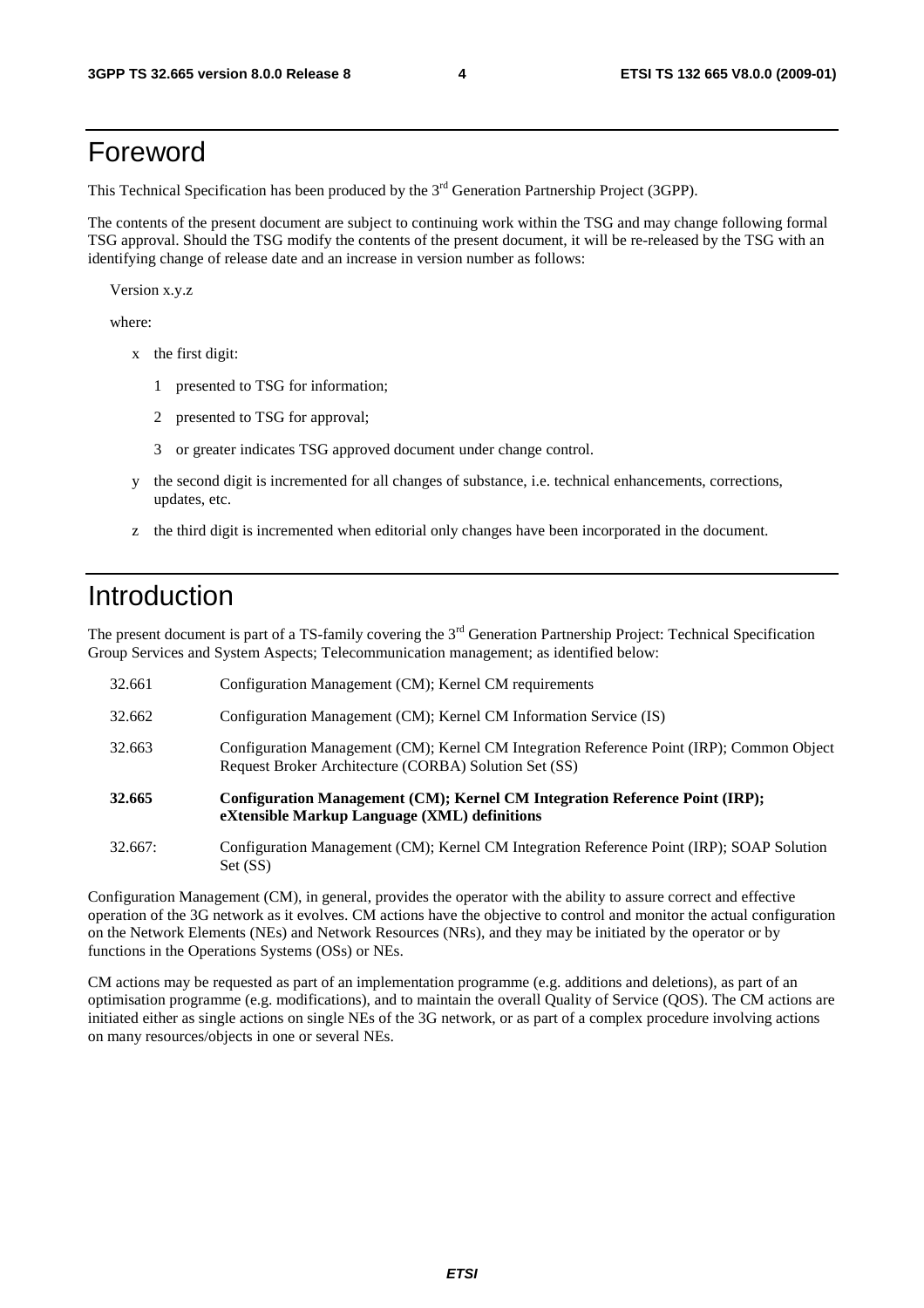#### 1 Scope

The present document specifies the XML Definitions for the Kernel CM Integration Reference Point (IRP) as it applies to Itf-N, in accordance with Kernel CM IRP IS definitions [3] as well as Notification Log IRP XML Definitions [4].

### 2 References

The following documents contain provisions which, through reference in this text, constitute provisions of the present document.

- References are either specific (identified by date of publication, edition number, version number, etc.) or non-specific.
- For a specific reference, subsequent revisions do not apply.
- For a non-specific reference, the latest version applies. In the case of a reference to a 3GPP document (including a GSM document), a non-specific reference implicitly refers to the latest version of that document *in the same Release as the present document*.
- [1] 3GPP TS 32.101: "Telecommunication management; Principles and high level requirements".
- [2] 3GPP TS 32.102: "Telecommunication management; Architecture".
- [3] 3GPP TS 32.662: "Telecommunication management; Configuration Management (CM); Kernel CM: Information Service (IS)".
- [4] 3GPP TS 32.335: "Telecommunication management; Notification Log (NL) Integration Reference Point (IRP): eXtensible Markup Language (XML) solution definitions".
- [5] 3GPP TS 32.331: "Telecommunication management; Notification Log (NL) Integration Reference Point (IRP): Requirements".

### 3 Definitions and abbreviations

#### 3.1 Definitions

For the purposes of the present document, the terms and definitions given in 3GPP TS 32.101 [1], 3GPP TS 32.102 [2], and 3GPP TS 32.331 [5] apply.

#### 3.2 Abbreviations

For the purposes of the present document, the following abbreviations apply:

- IRP Integration Reference Point IS Information Service NL Notification Log UML Unified Modelling Language **IRP** Integration Reference Point<br>
NRM Network Resource Model NRM Network Resource Model<br>
NAMI AMI ARE AREAS AREAS AT A PARTING A ST
- eXtensible Markup Language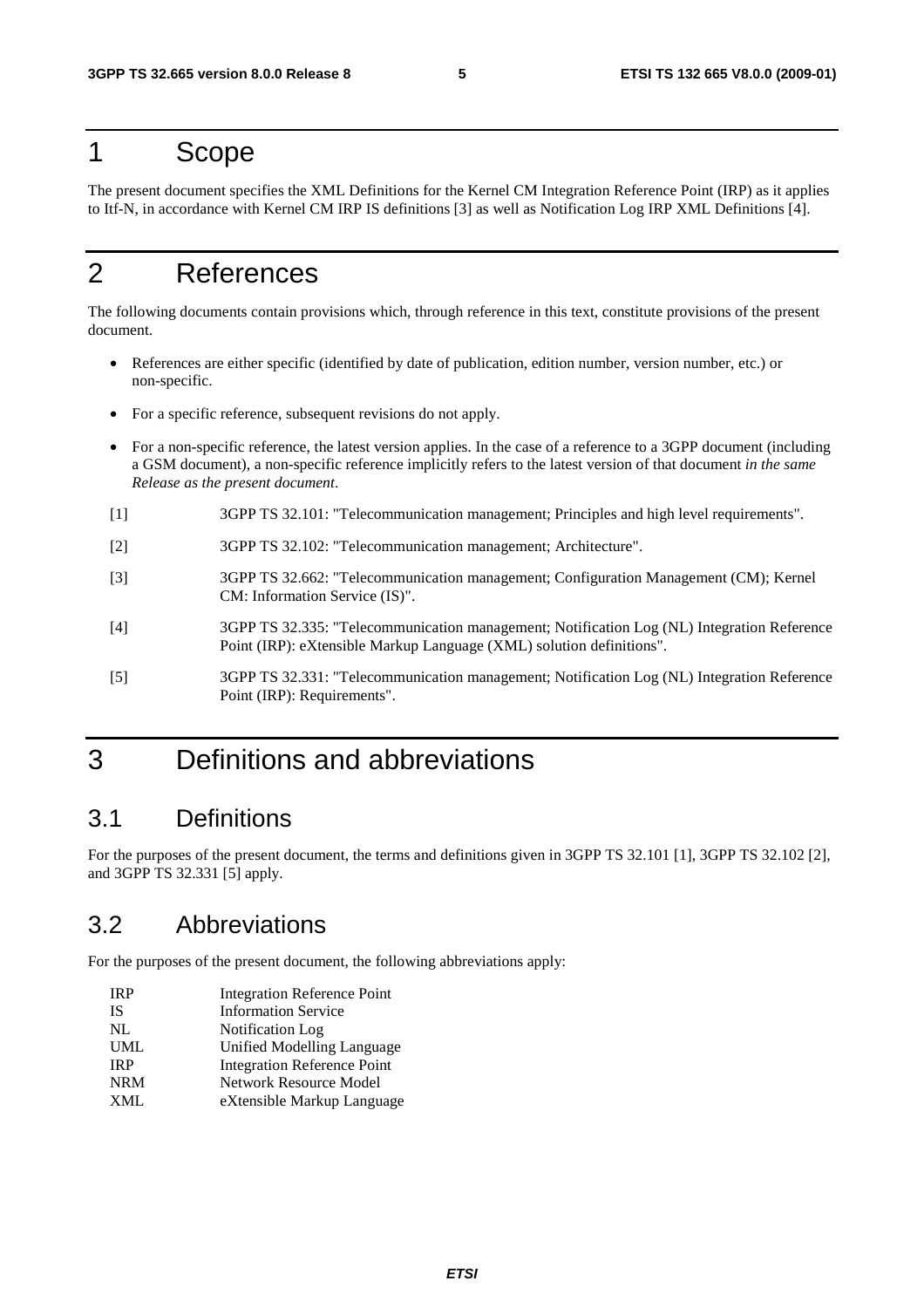# 4 Kernel CM IRP XML Definitions

### 4.1 Kernel CM IRP XML Definitions

This section provides XML definitions of Kernel CM IRP notifications as defined in [3].

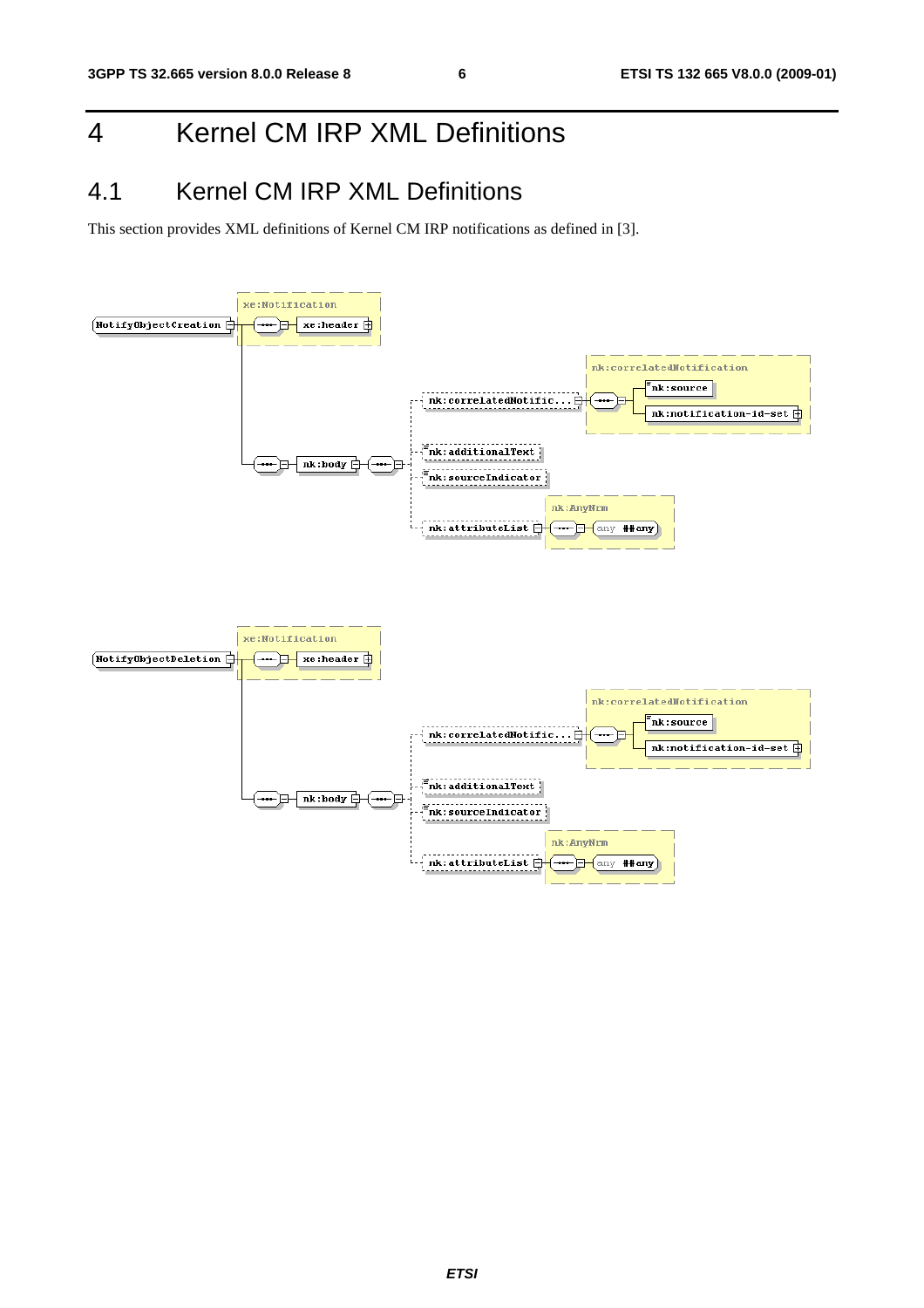



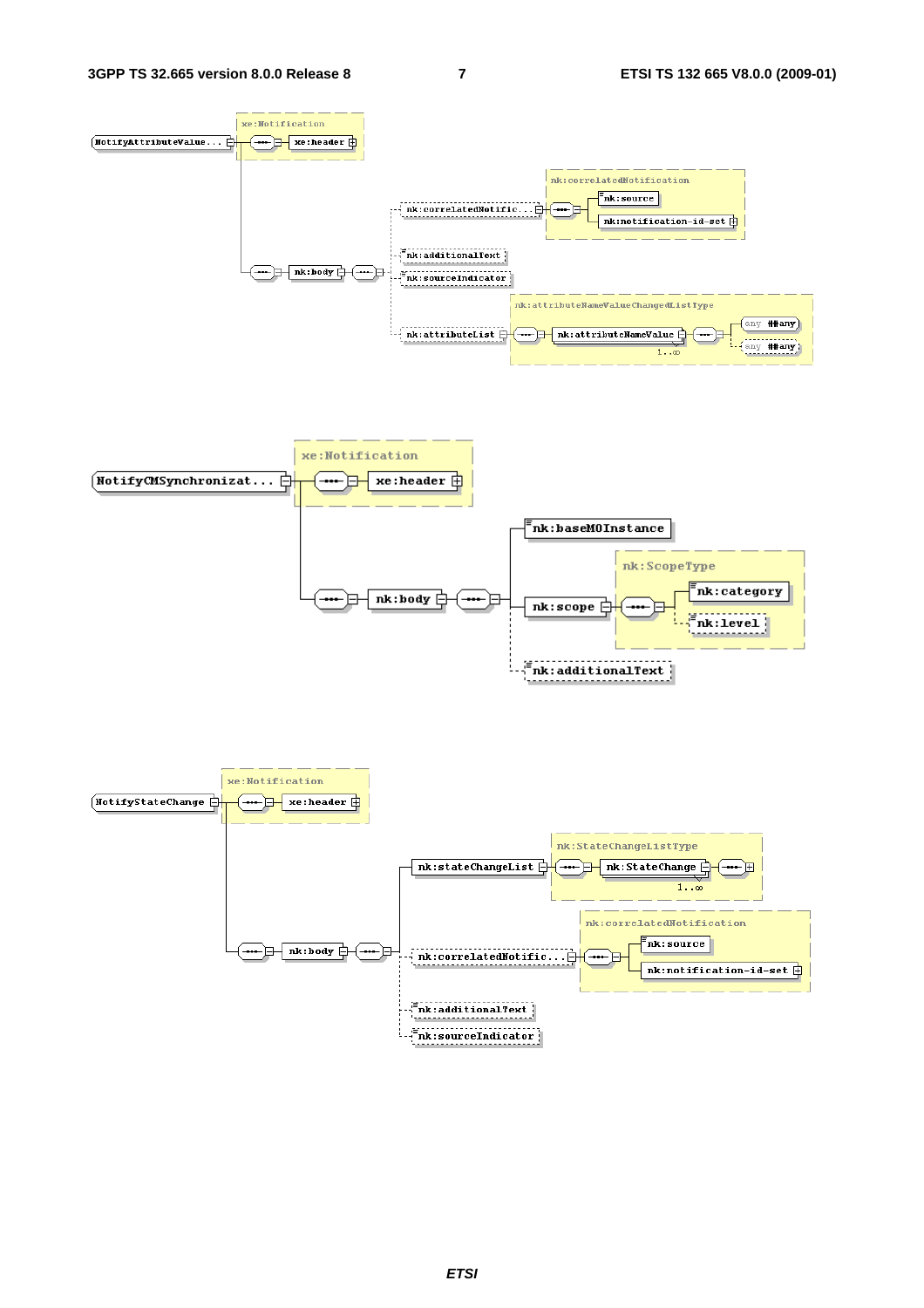#### 4.2 Kernel CM IRP XML Schema (file name "kernelCMIRPNotif.xsd")

```
<?xml version="1.0" encoding="UTF-8"?> 
<schema xmlns="http://www.w3.org/2001/XMLSchema" 
xmlns:nk="http://www.3gpp.org/ftp/specs/archive/32_series/32.665#kernelNtf" 
xmlns:xe="http://www.3gpp.org/ftp/specs/archive/32_series/32.305#notification" 
xmlns:sm="http://www.3gpp.org/ftp/specs/archive/32_series/32.675#stateManagementIRP" 
xmlns:xn="http://www.3gpp.org/ftp/specs/archive/32_series/32.625#genericNrm" 
targetNamespace="http://www.3gpp.org/ftp/specs/archive/32_series/32.665#kernelNtf" 
elementFormDefault="qualified" attributeFormDefault="unqualified">
    <import namespace="http://www.3gpp.org/ftp/specs/archive/32_series/32.305#notification"/> 
    <import namespace="http://www.3gpp.org/ftp/specs/archive/32_series/32.675#stateManagementIRP"/> 
    <import namespace="http://www.3gpp.org/ftp/specs/archive/32_series/32.625#genericNrm"/> 
    <complexType name="correlatedNotification"> 
       <sequence> 
          <element name="source" type="xn:dn"/> 
          <element name="notification-id-set"> 
             <complexType> 
                <sequence> 
                    <element name="notification-id" type="xe:NotificationId" minOccurs="0" 
maxOccurs="unbounded"/> 
                </sequence> 
             </complexType> 
          </element> 
       </sequence> 
    </complexType> 
    <simpleType name="SourceIndicatorType"> 
       <restriction base="string"> 
          <enumeration value="Resource_operation"/> 
          <enumeration value="Management_operation"/> 
          <enumeration value="Unknown"/> 
       </restriction> 
    </simpleType> 
    <complexType name="attributeNameValueChangedListType"> 
       <sequence> 
          <element name="attributeNameValue" maxOccurs="unbounded"> 
             <complexType> 
                <sequence> 
                   <any namespace="##any" processContents="lax" id="newAttribute"/> 
                    <any namespace="##any" processContents="lax" id="oldAttribute" minOccurs="0"/> 
                 </sequence> 
             </complexType> 
          </element> 
       </sequence> 
    </complexType> 
    <complexType name="ScopeType"> 
       <sequence> 
          <element name="category" type="nk:ScopeCategoryType"/> 
          <element name="level" type="unsignedLong" minOccurs="0"/> 
       </sequence> 
    </complexType> 
    <simpleType name="ScopeCategoryType"> 
       <restriction base="string"> 
          <enumeration value="BASE_OBJECT_ONLY"/> 
          <enumeration value="NTH_LEVEL_SUBORDINATES"/> 
          <enumeration value="BASE_NTH_LEVEL"/> 
          <enumeration value="BASE_ALL"/> 
       </restriction> 
    </simpleType> 
    <complexType name="StateChangeListType"> 
       <sequence> 
          <element name="StateChange" maxOccurs="unbounded"> 
             <complexType> 
                <sequence> 
                    <any 
namespace="http://www.3gpp.org/ftp/specs/archive/32_series/32.675#stateManagementIRP" 
processContents="strict" id="newState"/> 
                    <any 
namespace="http://www.3gpp.org/ftp/specs/archive/32_series/32.675#stateManagementIRP" 
processContents="strict" id="oldState" minOccurs="0"/> 
                </sequence> 
             </complexType> 
          </element> 
       </sequence>
```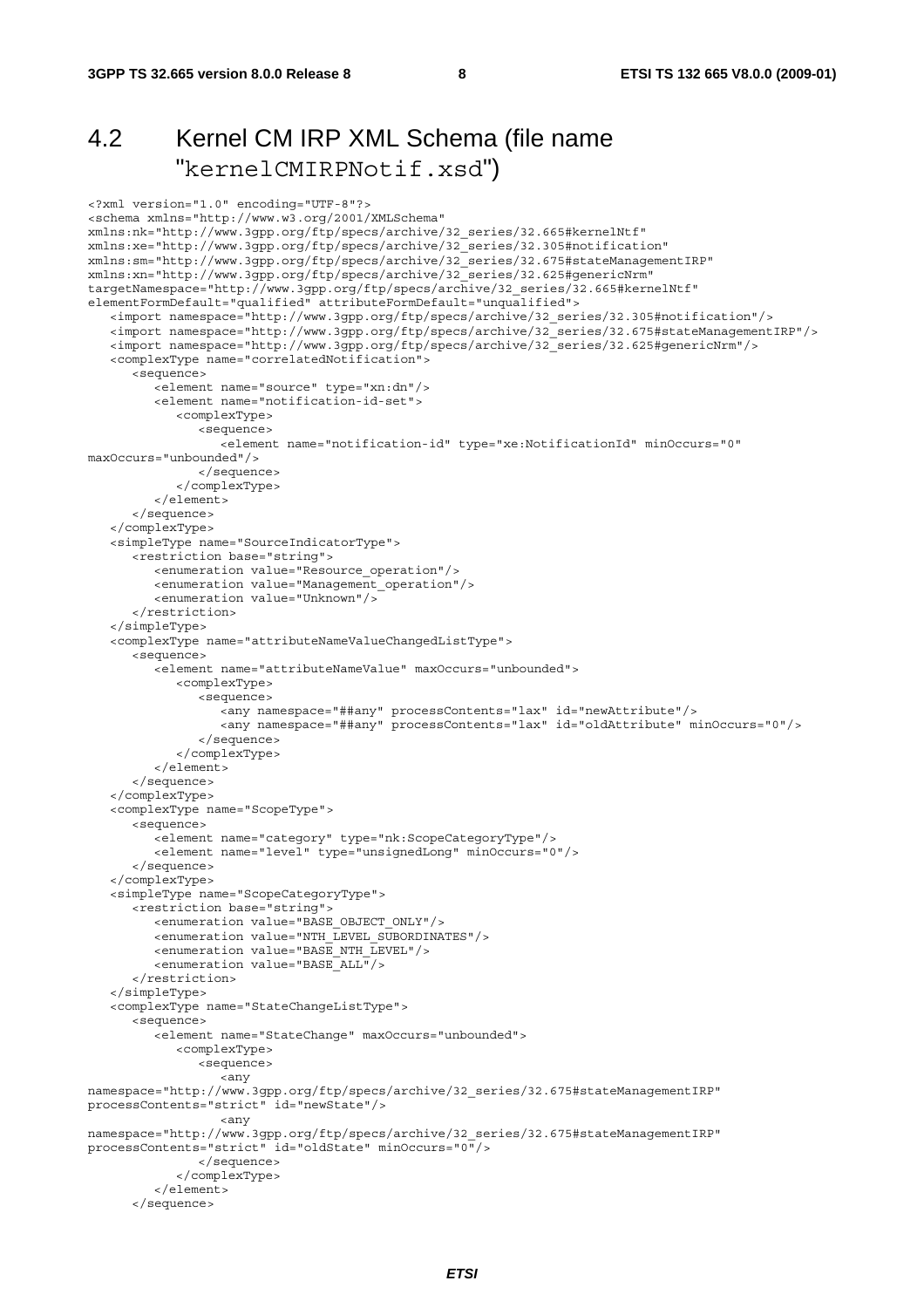#### **3GPP TS 32.665 version 8.0.0 Release 8 9 ETSI TS 132 665 V8.0.0 (2009-01)**

 </complexType> <complexType name="AnyNrm"> <sequence> <any namespace="##any" processContents="lax"/> </sequence> </complexType> <!-- notifyObjectCreation notification definition --> <complexType name="NotifyObjectCreation"> <complexContent> <extension base="xe:Notification"> <sequence> <element name="body"> <complexType> <sequence> <element name="correlatedNotification" type="nk:correlatedNotification" minOccurs="0"/> <element name="additionalText" type="string" minOccurs="0"/> <element name="sourceIndicator" type="nk:SourceIndicatorType" minOccurs="0"/> <element name="attributeList" type="nk:AnyNrm" minOccurs="0"/> </sequence> </complexType> </element> </sequence> </extension> </complexContent> </complexType> <!-- notifyObjectDeletion notification definition --> <complexType name="NotifyObjectDeletion"> <complexContent> <extension base="xe:Notification"> <sequence> <element name="body"> <complexType> <sequence> <element name="correlatedNotification" type="nk:correlatedNotification" minOccurs="0"/> <element name="additionalText" type="string" minOccurs="0"/> <element name="sourceIndicator" type="nk:SourceIndicatorType" minOccurs="0"/> <element name="attributeList" type="nk:AnyNrm" minOccurs="0"/> </sequence> </complexType> </element> </sequence> </extension> </complexContent> </complexType> <!-- notifyAttributeValueChange notification definition --> <complexType name="NotifyAttributeValueChange"> <complexContent> <extension base="xe:Notification"> <sequence> <element name="body"> <complexType> <sequence> <element name="correlatedNotification" type="nk:correlatedNotification" minOccurs="0"/> <element name="additionalText" type="string" minOccurs="0"/> <element name="sourceIndicator" type="nk:SourceIndicatorType" minOccurs="0"/> <element name="attributeList" type="nk:attributeNameValueChangedListType" minOccurs="0"/> </sequence> </complexType> </element> </sequence> </extension> </complexContent> </complexType> <!-- notifyCMSynchronizationRecommended notification definition --> <complexType name="NotifyCMSynchronizationRecommended"> <complexContent> <extension base="xe:Notification"> <sequence> <element name="body"> <complexType> <sequence>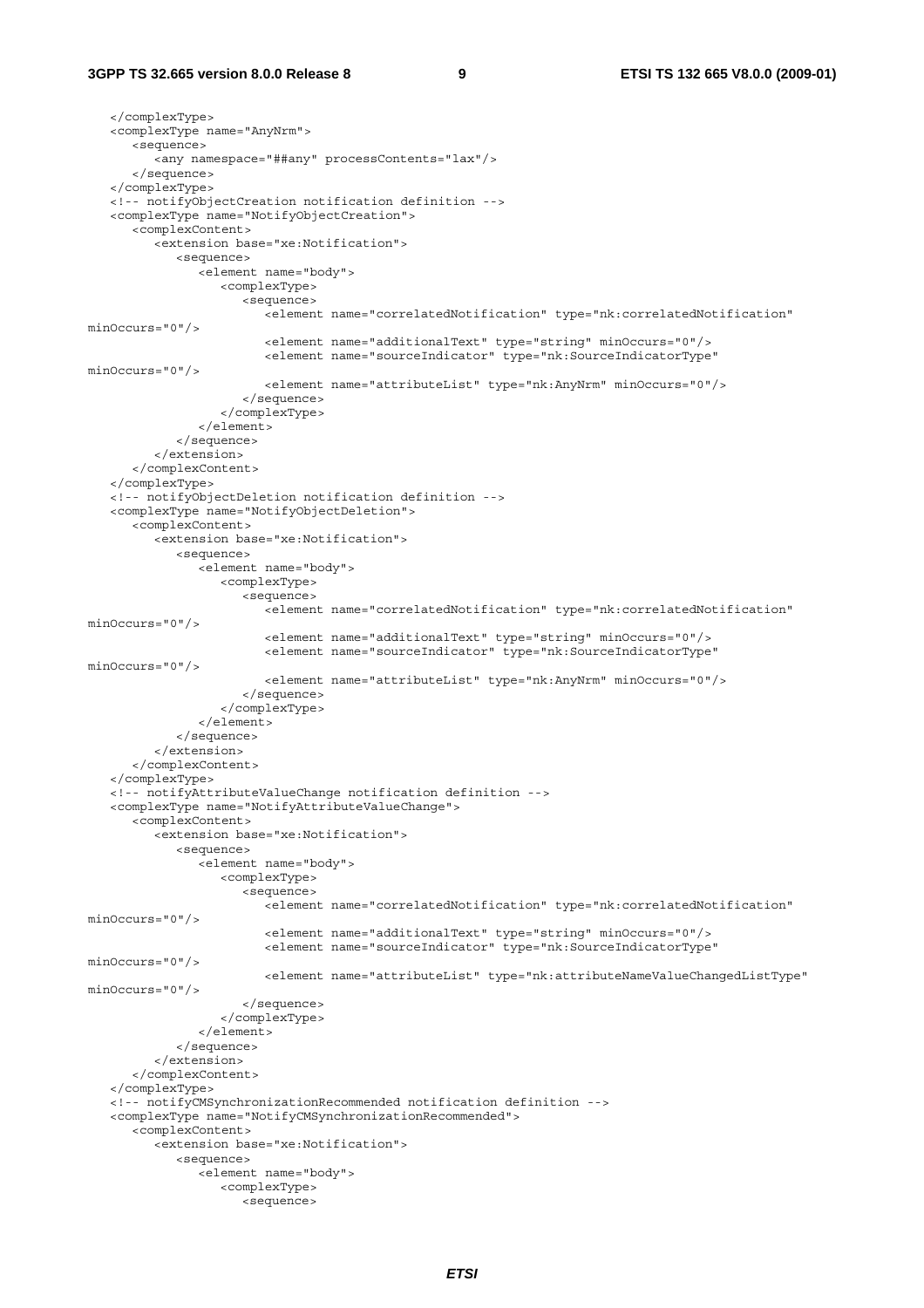#### **3GPP TS 32.665 version 8.0.0 Release 8 10 ETSI TS 132 665 V8.0.0 (2009-01)**

```
 <!--element name="baseMOClass" type="string"/--> 
                          <element name="baseMOInstance" type="string"/> 
                          <element name="scope" type="nk:ScopeType"/> 
                          <element name="additionalText" type="string" minOccurs="0"/> 
                       </sequence> 
                    </complexType> 
                </element> 
             </sequence> 
          </extension> 
       </complexContent> 
    </complexType> 
    <!-- notifyStateChange notification definition --> 
    <complexType name="NotifyStateChange"> 
       <complexContent> 
          <extension base="xe:Notification"> 
             <sequence> 
                <element name="body"> 
                    <complexType> 
                       <sequence> 
                          <element name="stateChangeList" type="nk:StateChangeListType"/> 
                          <element name="correlatedNotification" type="nk:correlatedNotification" 
minOccurs="0"/> 
                          <element name="additionalText" type="string" minOccurs="0"/> 
                          <element name="sourceIndicator" type="nk:SourceIndicatorType" 
minOccurs="0"/> 
                       </sequence> 
                    </complexType> 
                </element> 
             </sequence> 
         >/extension\sim </complexContent> 
    </complexType> 
    <element name="NotifyObjectCreation" type="nk:NotifyObjectCreation"/> 
    <element name="NotifyObjectDeletion" type="nk:NotifyObjectDeletion"/> 
    <element name="NotifyAttributeValueChange" type="nk:NotifyAttributeValueChange"/> 
    <element name="NotifyCMSynchronizationRecommended" type="nk:NotifyCMSynchronizationRecommended"/> 
    <element name="NotifyStateChange" type="nk:NotifyStateChange"/>
```
</schema>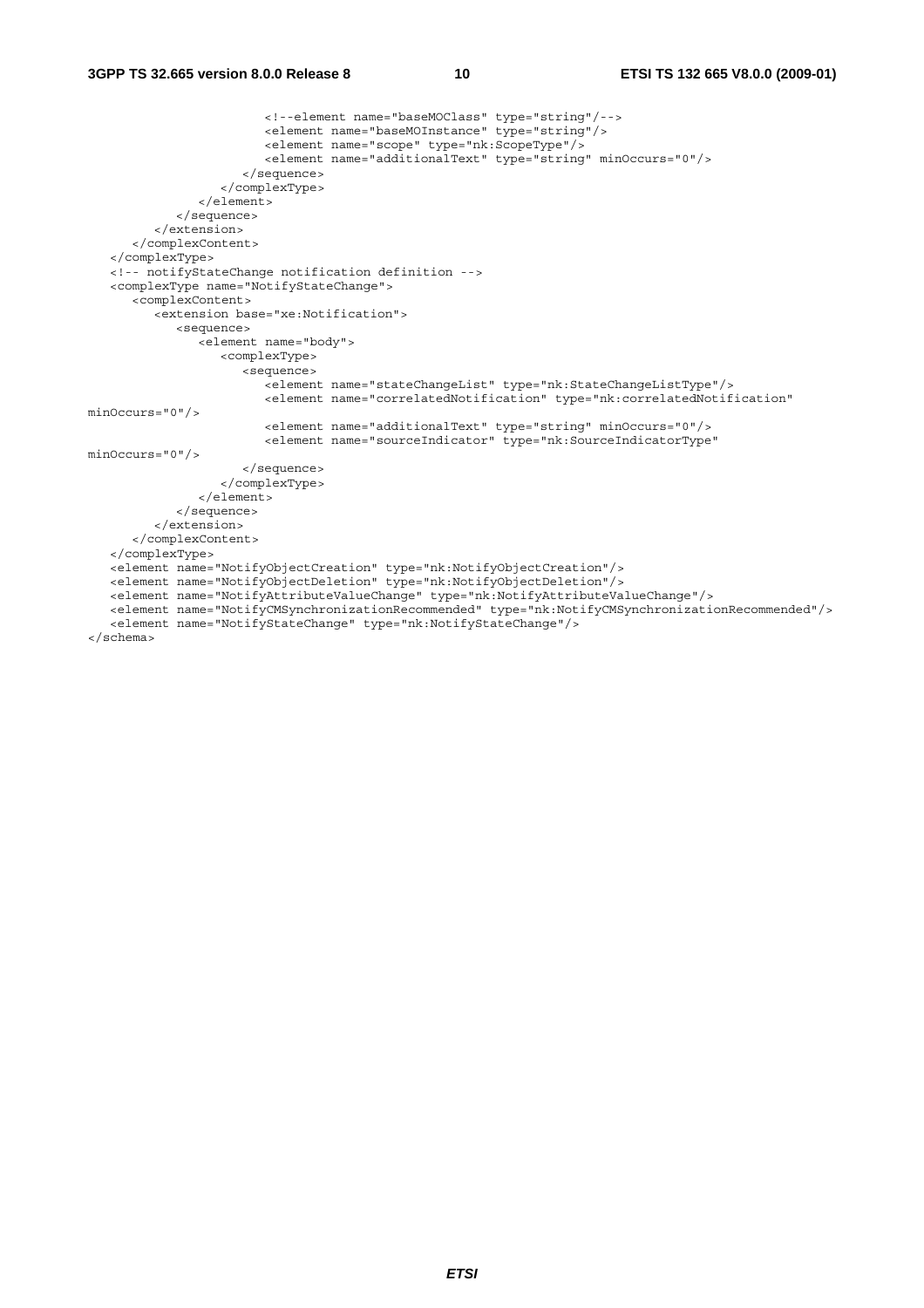# Annex A (informative): XML schema electronic files

The electronic files corresponding to the XML schemas defined in the present document are available in native form in the following archive:

http://www.3gpp.org/ftp/specs/archive/32\_series/32665/schema/32665-800-XMLSchema.zip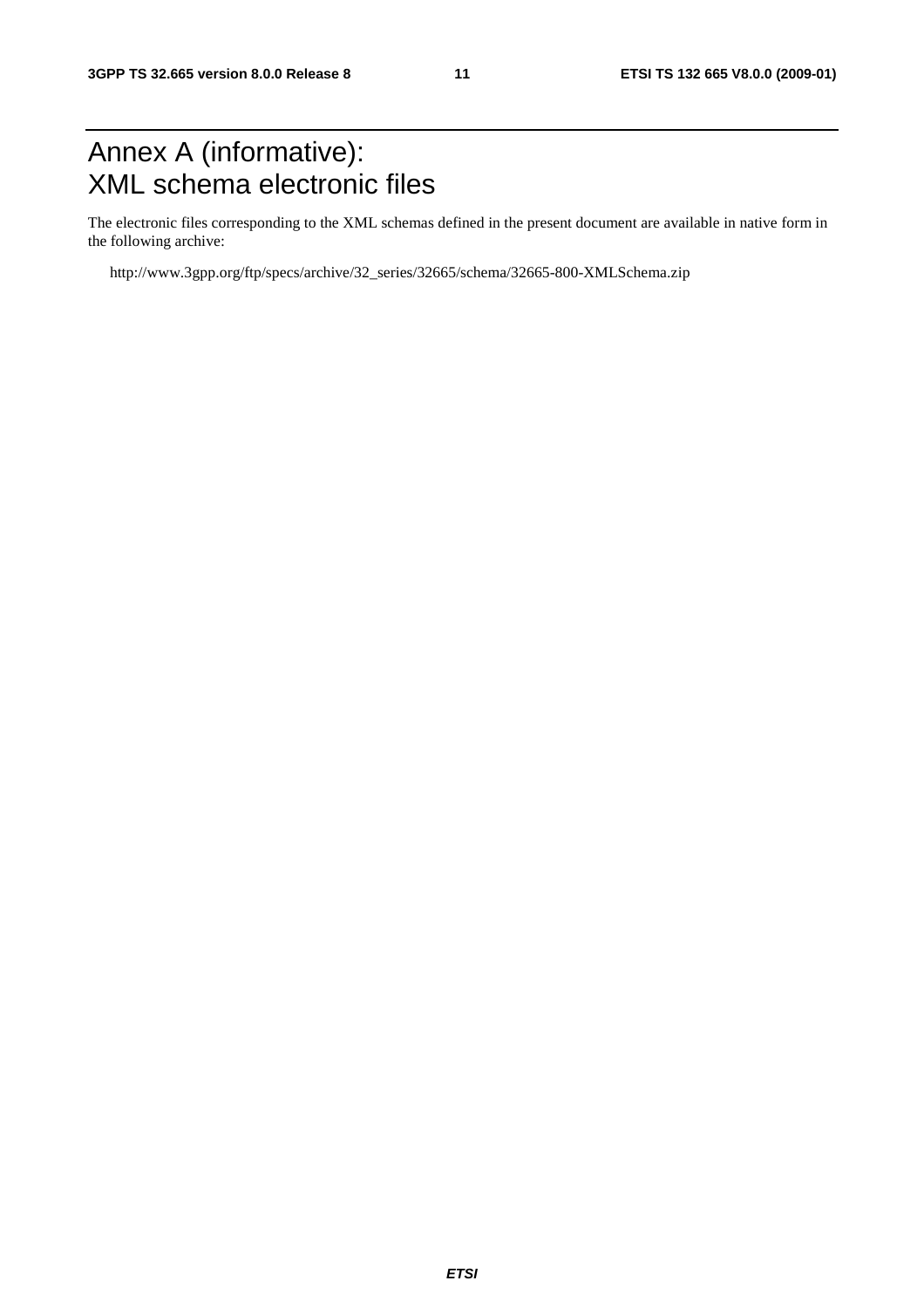# Annex B (informative): Change history

| <b>Change history</b> |       |                          |    |          |                                                                   |     |            |            |
|-----------------------|-------|--------------------------|----|----------|-------------------------------------------------------------------|-----|------------|------------|
| <b>Date</b>           | TSG # | <b>TSG Doc. ICR</b>      |    | <b>R</b> | Subject/Comment                                                   | Cat | <b>Old</b> | <b>New</b> |
| Dec 2006              | SA 34 | SP-060743                |    |          | Submitted to TSG SA#34 for Approval                               | --  | 1.0.0      | 7.0.0      |
| Mar 2007              |       |                          | -- |          | Delete reference to the 32.664 CMIP SS, Reason: SA#35 endorsed    | $-$ | 7.0.0      | 7.0.1      |
|                       |       |                          |    |          | the SA5 decision to not propagate the CMIP Solution Sets to Rel-7 |     |            |            |
|                       |       |                          |    |          | (TS 32.3x4, TS 32.4x4, TS 32.6x4)                                 |     |            |            |
| Jul 2007              | $-$   |                          | -- |          | Added a filename for the XML code to be extracted from            | --  | 7.0.1      | 7.0.2      |
|                       |       |                          |    |          | 4.2 Kernel CM IRP XML Schema (file name "kernelCMIRPNotif.xsd")   |     |            |            |
|                       |       |                          |    |          | and stored in                                                     |     |            |            |
|                       |       |                          |    |          | http://www.3gpp.org/ftp/specs/archive/32_series/32665/schema/     |     |            |            |
| IDec 2008 ISA 42      |       | $\overline{\phantom{a}}$ |    |          | Upgrade to Release 8                                              |     | 7.0.2      | 8.0.0      |
|                       |       |                          |    |          |                                                                   |     |            |            |